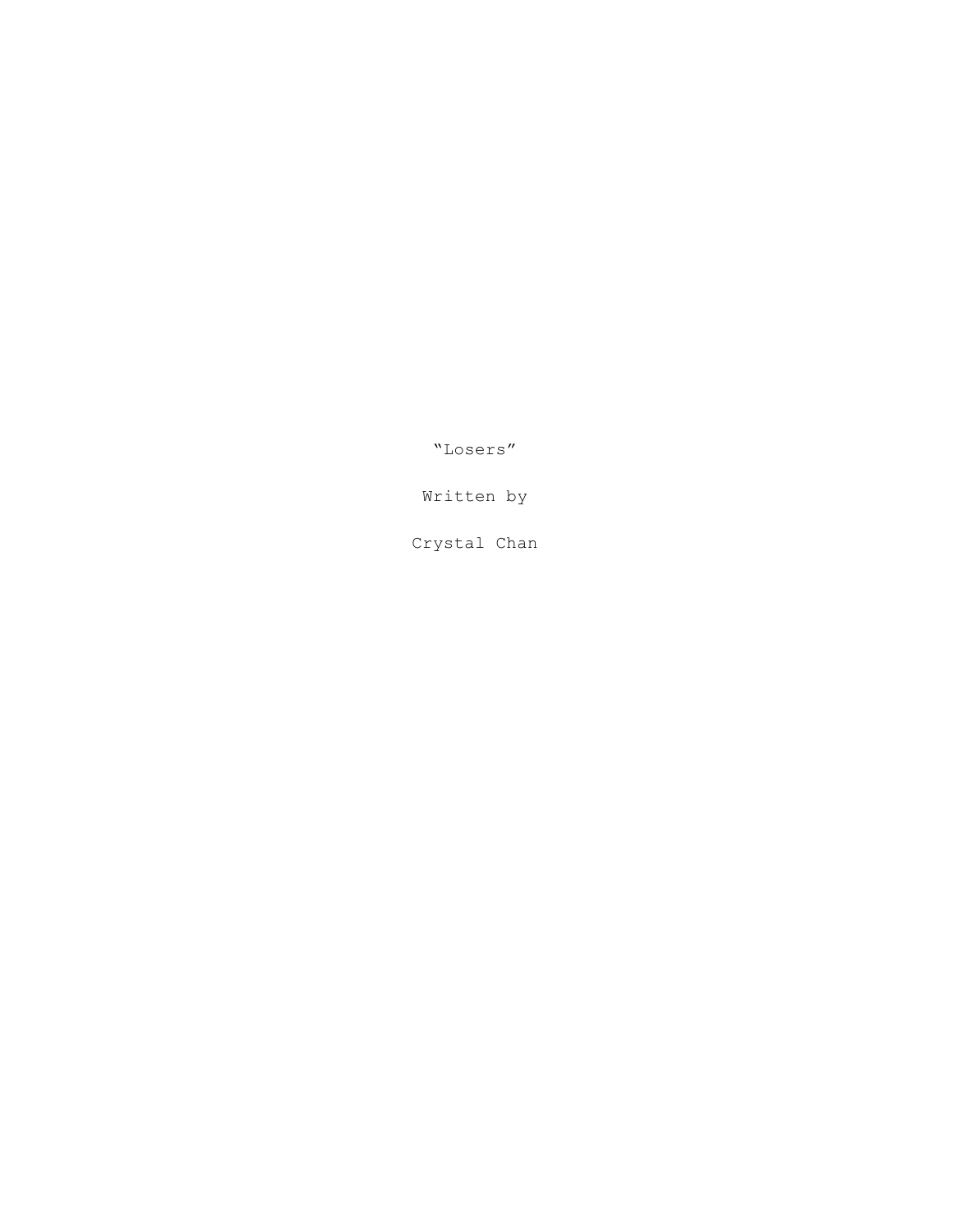FADE IN

INT: LOS ALTOS HIGH SCHOOL TEAM ROOM - NIGHT

The VARSITY BASKETBALL TEAM of 12 girls, some standing, some on the floor, a few lucky ones sitting on the one available bench, all cramped inside the uncomfortably quiet team room for halftime. No one makes eye contact. No one makes a sound.

They are donning their white home jerseys. Half of them with theirs drenched in sweat. The other half still has theirs unsoiled and neatly tucked in.

MAURICE "COACH MOE" SIBOLBORO (39), holding a dry erase clipboard, storms into the room and slams the metal door shut. The team remains silent, unfazed.

# COACH MOE WHAT THE HELL ARE YOU ALL DOING OUT THERE?!

No one answers or looks up. Coach Moe puts his hands to his face and then suddenly kicks the door. The team flinches and looks at him.

#### COACH MOE

What? You girls complain I'm too mean, too dramatic, too crazy. But if I'm nice, you don't pay attention!

Coach Moe throw his clipboard on the floor. After a brief moment, he lets out a laugh.

#### COACH MOE

"Come to Los Altos," they said. "You can be head varsity coach." (beat) I shouldn't have left Sierra Vista. Those girls had a chip on their shoulders. Those are the girls I want. I come here and what do I get? You girls don't care!

Coach Moe grabs the clipboard from the floor and looks through the scorekeeping book clamped onto it.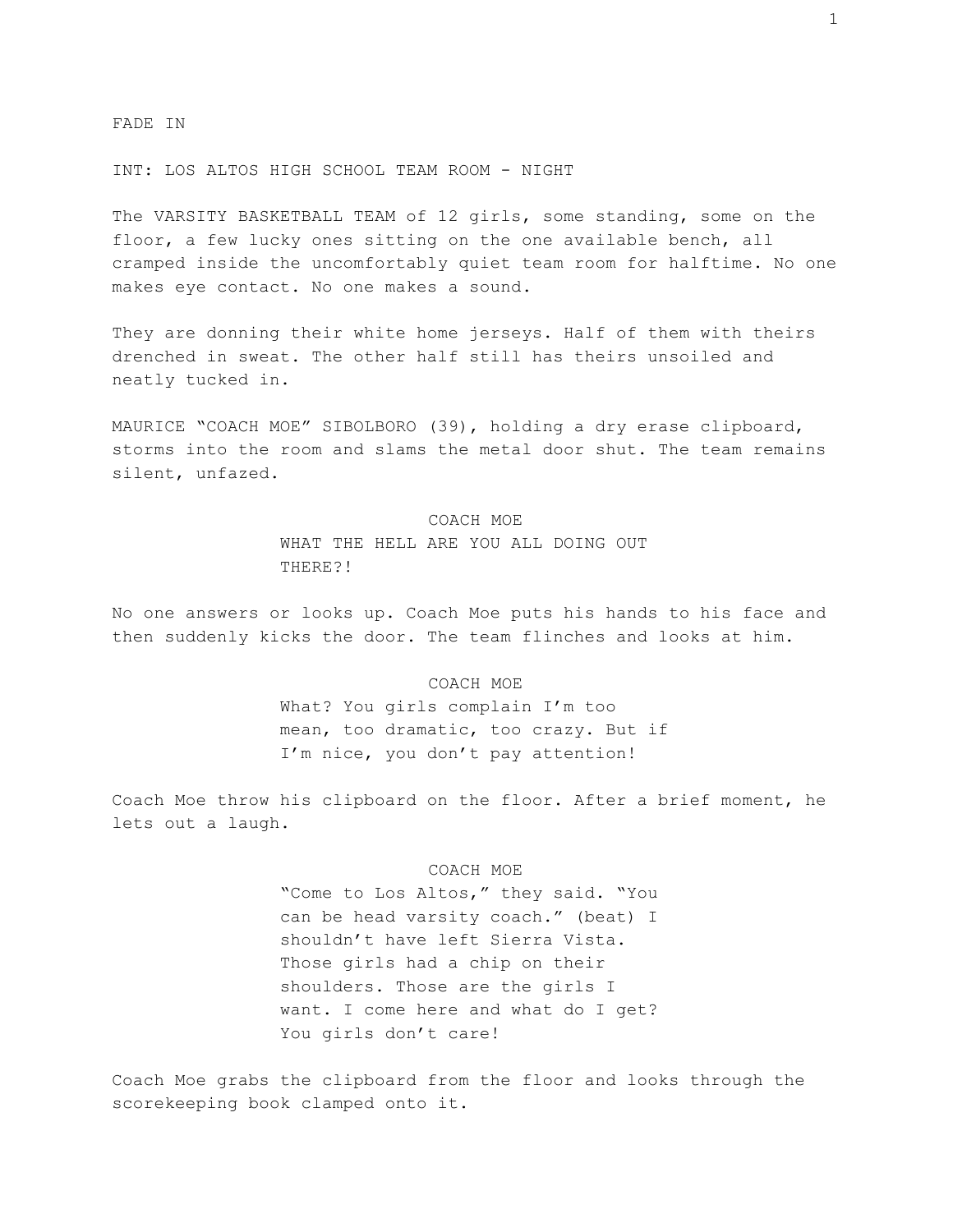## COACH MOE

You girls are going to love this. I had our stats girl keep track of all the shit you guys did. 6 missed free throws. 13 missed layups. Oh and, are you ready for this? (beat) 22 turnovers.

He tosses the clipboard onto the floor, smiling smugly and looking around the room. His smile disappears suddenly.

## COACH MOE

6 MISSED FREE THROWS. HOW DO YOU MISS FREE THROWS. THEY'RE. FREE. AND 13 MISSED LAYUPS? THAT'S--

Coach Moe takes a moment to do the math, drawing imaginary numbers in the air with his finger.

# COACH MOE THAT'S 28 POINTS YOU THREW AWAY.

GRACE RICAFRANCA (17) and JUNE WU (17) look at each other, but decide against correcting him.

## COACH MOE

AND 22 GODDAMN TURNOVERS. IN ONE HALF. HOW?! (beat) WHEN ARE YOU GIRLS GOING TO GET YOUR HEADS OUT OF YOUR ASSES AND START PLAYING SOME FUCKING BASKETBALL?

Coach Moe looks around the room at the still silent girls and lets out another laugh.

## COACH MOE

Since being nice clearly doesn't work, I guess I'm just going to have to be the bad guy again. (beat) Every turnover is a set of lines in practice. For anyone who needs a reminder, you're at 22 right now.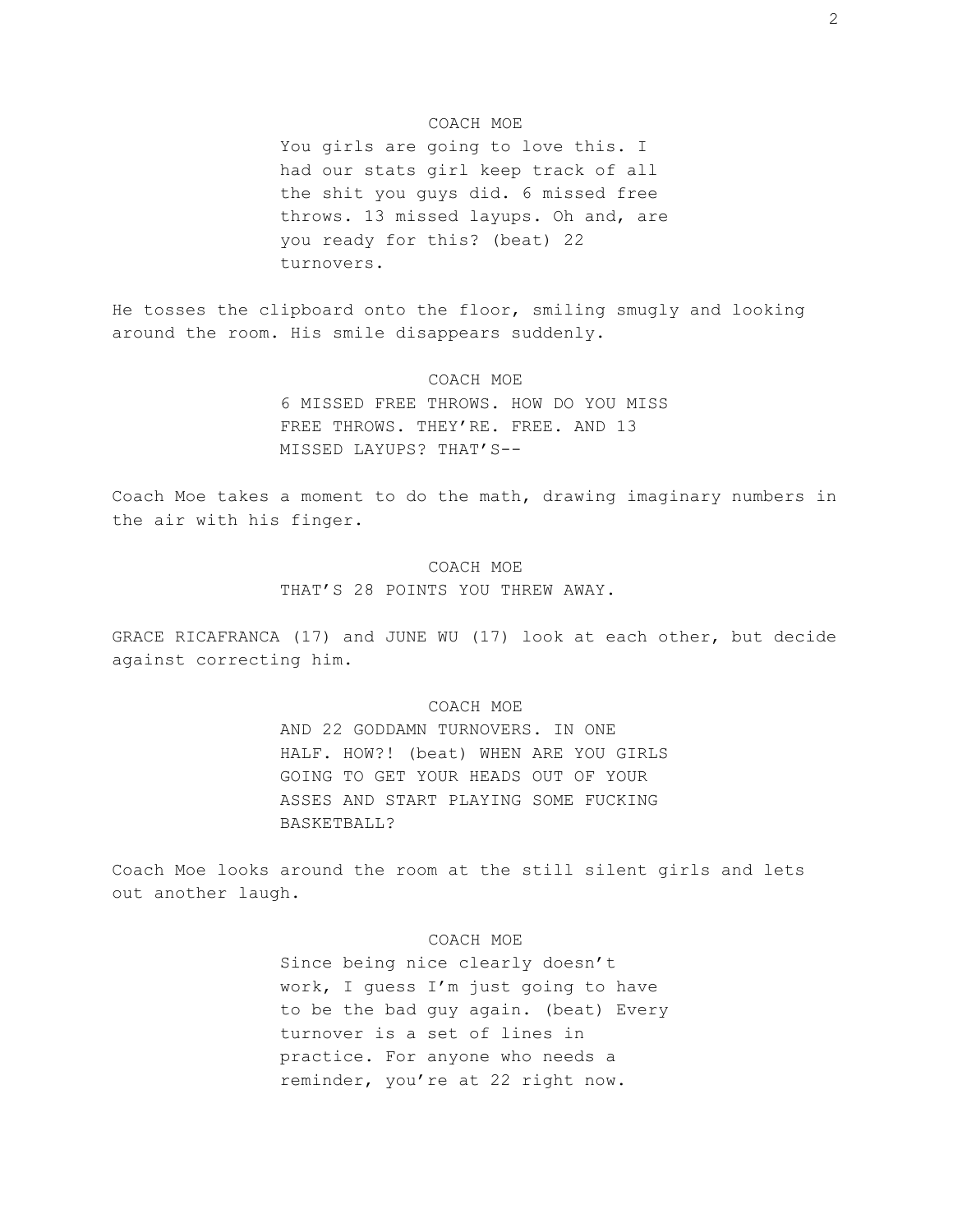Looks of worry and anxiety spread across the girls, but two short blasts of the buzzer from outside the room interrupt their distress.

> COACH MOE So I suggest you all pick it up right now.

Coach Moe leaves the room first. Then the girls file out after him.

INT: LOS ALTOS HIGH SCHOOL BASKETBALL GYM - NIGHT

The scoreboard reads: "Home - 18" and "Away - 31".

The Los Altos team and ROWLAND HIGH SCHOOL TEAM are at their respective benches, preparing for the second half. Some of the parents occupy seats of the mostly empty wooden bleachers.

One long buzzer sounds. The two referees blow their whistles. The two teams have their 5 starting players run onto the court. Then, one of the referees blows into their whistle one last time and hands ERIKA BESERRA (16) the ball to inbound.

Erika makes eye contact with VERONICA AREYZAGA (17) and lobs the ball to her. ROWLAND GIRL #1 sprints in and intercepts the pass. She takes three dribbles and several long strides, then gently lays the ball off the backboard for an easy two points.

## COACH MOE

(to the bench)

That's 23.

INT: LOS ALTOS HIGH SCHOOL BASKETBALL GYM - MIDDLE OF 4TH QUARTER

The scoreboard reads: "Home - 27" and "Away - 46".

The same starting 5 Los Altos players are on the court. Coach Moe is pacing up and down along the bench. The girls on the bench are following the action on the court, occasionally shouting out encouragements to their teammates. Coach Moe abruptly stops and turns to face Grace.

> COACH MOE Can you get past that girl?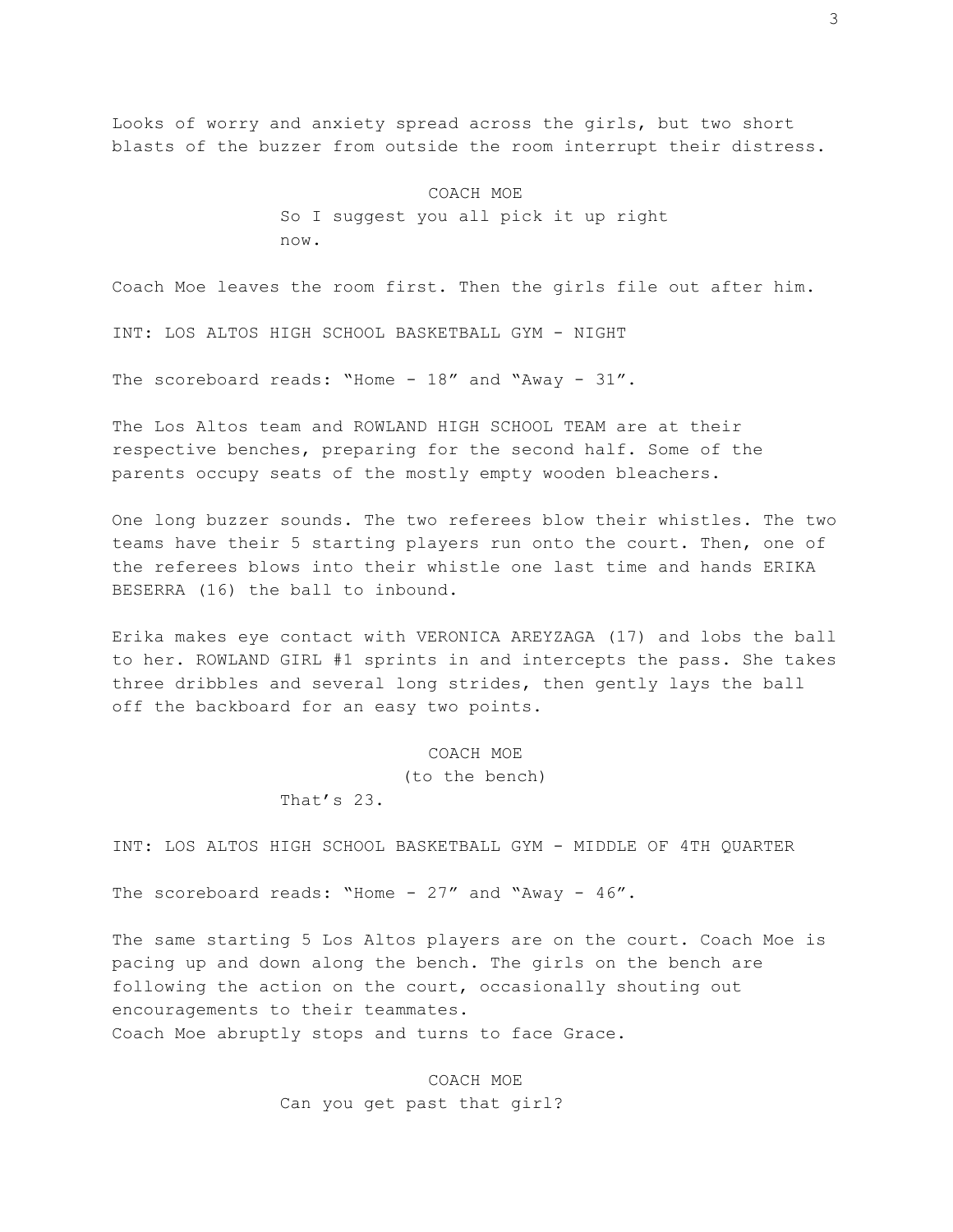### GRACE

(beat) Yeah, I think so.

COACH MOE

You don't sound very confident. I'll come back to you when you're ready.

Grace's shoulders drop and she lets out a sigh. Her teammates on the bench fidget and look away, staring intently at the game.

The ball exchanges possessions a few times. Coach Moe walks to Grace again.

#### COACH MOE

I'm going to ask you again. Can you get past that girl?

GRACE

Yes.

# COACH MOE

Okay. Go get Erika (beat) and don't fuck it up.

Grace gets up from the bench and kneels next to the stats table at half court. The ball is knocked out of bounds and the referee blows their whistle and waves her in. Grace gets up and runs into the court towards Erika.

#### GRACE

Erika!

Grace extends her hand for a high five, but Erika ignores her and jogs off the court to the end of the bench. The game resumes.

Erika is visibly angry. She kicks the chair at the end of the bench and starts throwing her towel, water bottle, and mouthguard. Her teammates on the bench look at her, then at Coach Moe. He walks over to Erika, and, with their faces inches apart, mutters a few words. Erika slumps down in the chair furthest away from the team.

Los Altos has possession again. Grace dribbles the ball down the court, where the rest of her teammates and the defenders are. She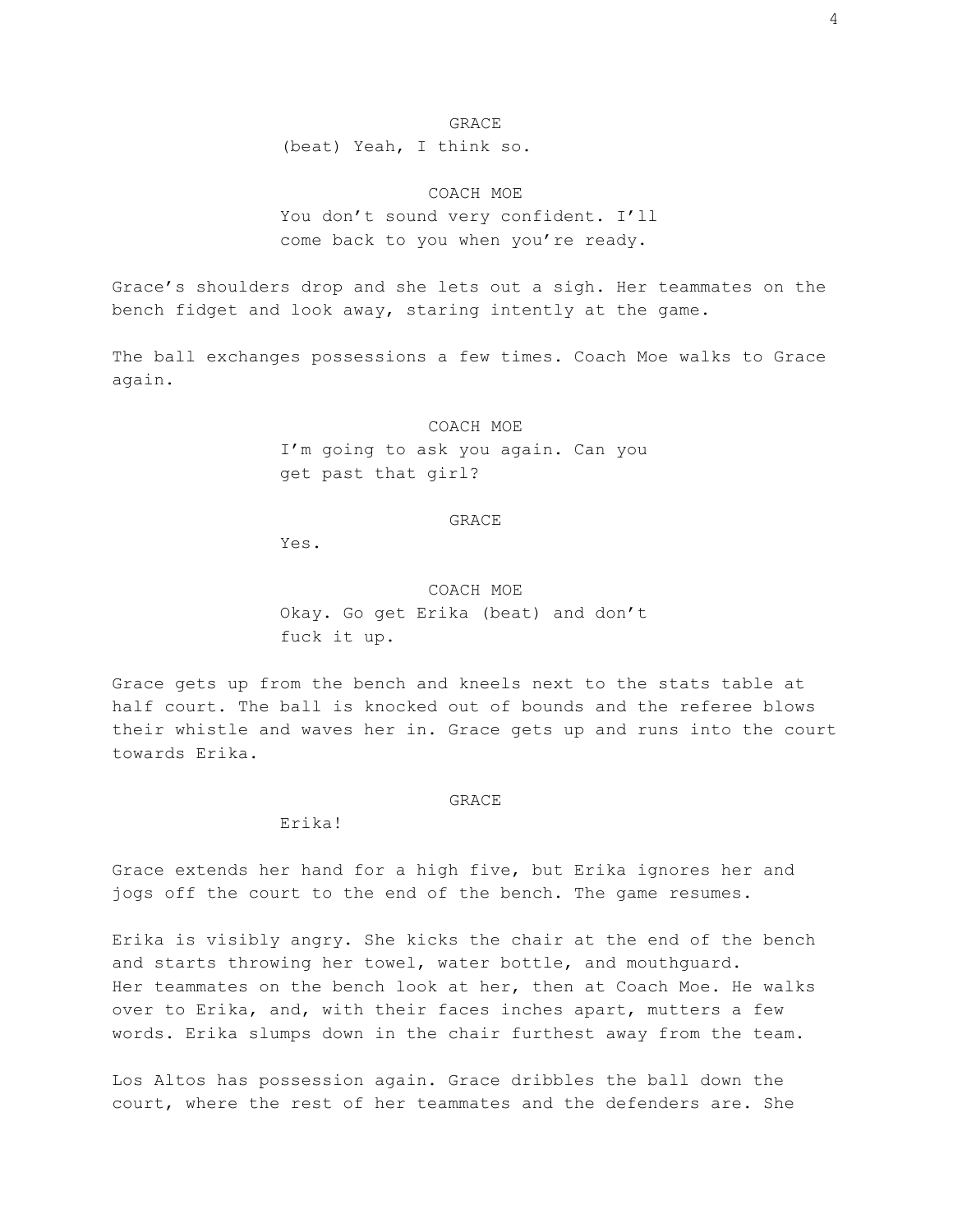makes it over the half court line and ROWLAND GIRL #2 steps up to defend her more closely.

Grace fakes to the right and crosses the ball over between her legs, driving to the basket as ROWLAND GIRL #2 loses balance and trips.

ROWLAND GIRL #3 runs up towards Grace's left side to help. Grace, now dribbling with her left hand, bounces the ball once behind her back to switch back to her dominant hand, takes two steps, and completes her move with a layup.

Cheers sound from the bleachers and bench. Grace's teammates on the court give her quick high fives as they turn to get back on defense.

One of the referees blows their whistle. Erika is running back on the court. Grace looks at her teammates, all of whom give her shrugs.

### ERIKA

Grace!

The two run past each other without exchanging high fives or any words. Grace looks at Coach Moe, who doesn't acknowledge her, and reclaims her seat on the bench from before next to June.

> JUNE Dude, shake it off. You did good. You totally broke that girl's ankles!

Grace half-heartedly smiles, slightly out of breath.

GRACE

Thanks. I saw you sink that three earlier! Don't think I missed it.

INT: LOS ALTOS HIGH SCHOOL TEAM ROOM - AFTER GAME ENDS

The girls are settled in the room, similar to when they were there during halftime. Coach Moe walks in holding onto his clipboard, looking at the scorekeeping book with a slight smile.

> COACH MOE Well, would you look at that. You girls only had 5 turnovers in the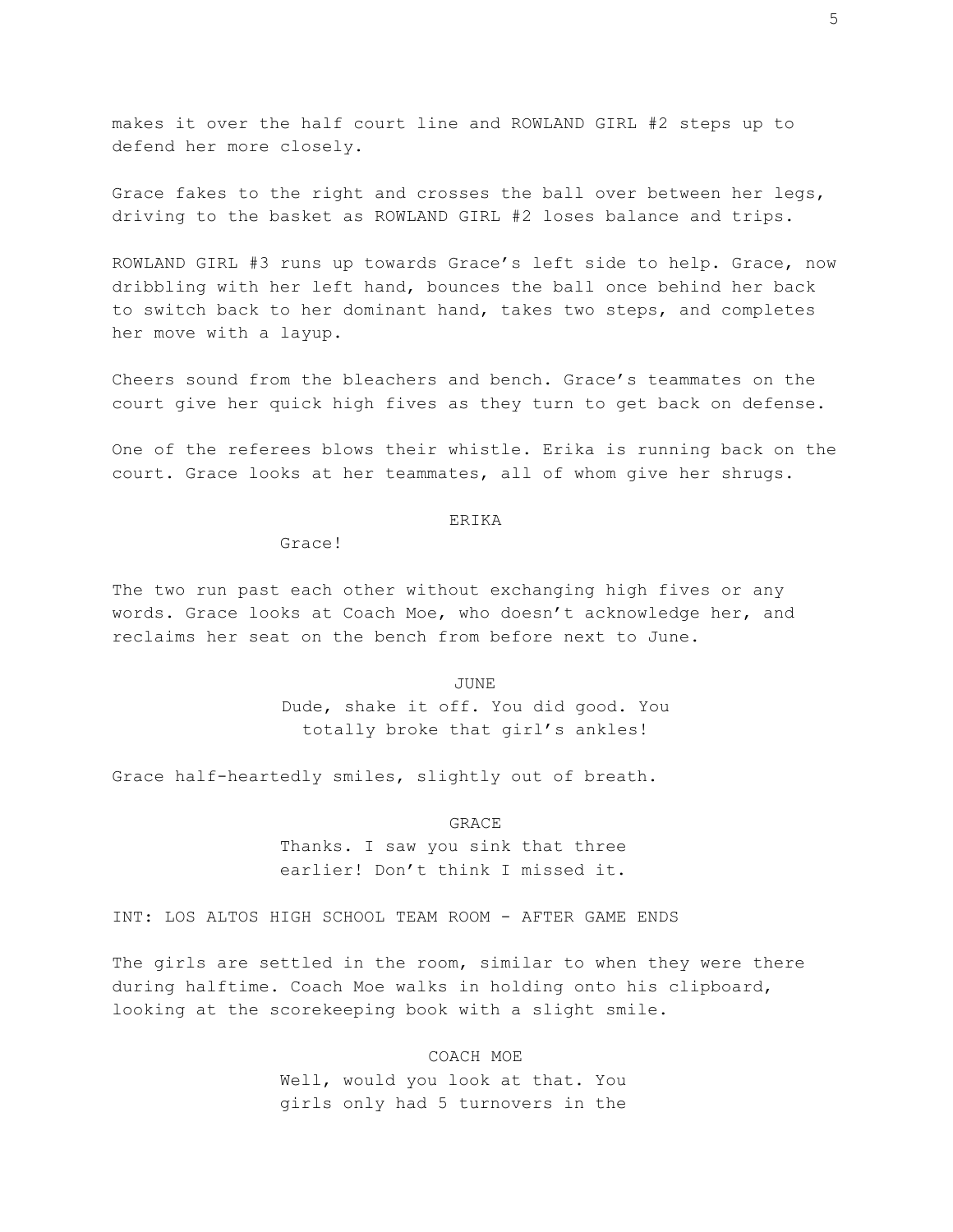second half. I knew threatening you guys would work.

He puts the clipboard behind his back. His tone changes almost immediately, his smile morphing into a hard frown.

#### COACH MOE

But 31 to 50? That's 20 points. And those girls aren't even good.

Coach Moe looks down and shakes his head.

## COACH MOE

You know what your problem is? You girls are too soft. You guys don't care. At the end of the day, no one cares if you went from 22 turnovers in the first half to 6 in the second. They wouldn't even care if you made a 50 point comeback only to lose by 1 point. You know why? (beat) Because that would still make you a loser.

He lets last word linger.

### COACH MOE

If you're not playing to win, then why are you even playing? None of you care enough to win. (beat) Except Erika.

The entire team looks up with a mixture of confusion and shock.

## COACH MOE

Yeah I said it. I know all of you think she's an asshole and don't like her, but you know what? She's got more heart than anyone out there. No one plays harder than her. Maybe if you girls started getting a chip on your shoulders and playing like her, then we can actually do something great this season.